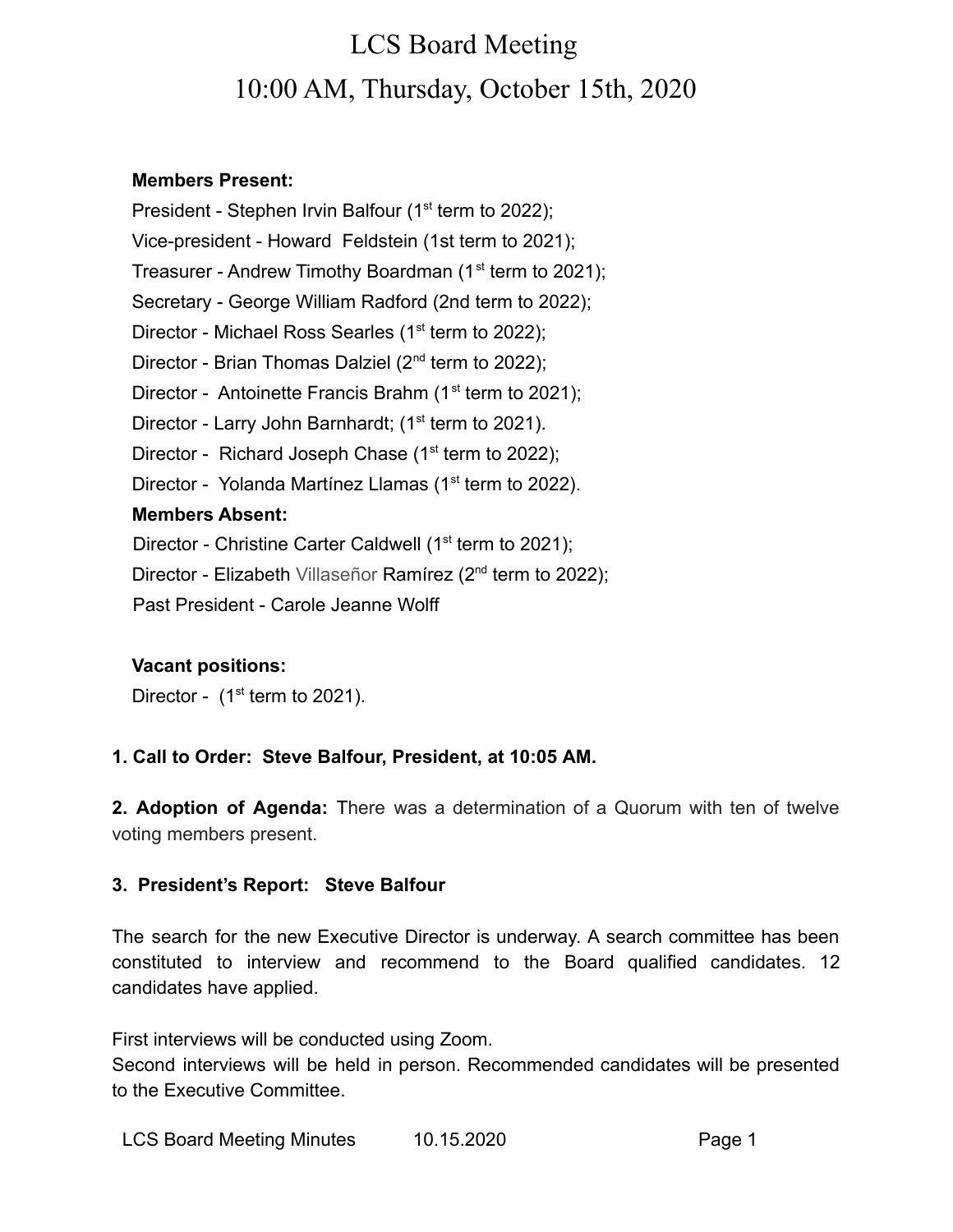# LCS Board Meeting

# 10:00 AM, Thursday, October 15th, 2020

It has been determined that moving away from the current birthday-based membership terms would be advantageous to the LCS. Terms would be set at one year from the date of application or renewal. A major advantage is the ability to process renewals on the LCS website using credit cards.

**Motion** M/S/C Tim Boardman/Howard Feldstein to change the terms of all LCS memberships to be one year from the application date. The term for new memberships and renewals will be 12 months. Discussion. The Board unanimously approved. **Motion Carried**

### **4. Secretary's Report:** George Radford

- **Approval of the September 17th, 2020 Minutes:** M/S/C Tim Boardman/Howard Feldstein to approve the minutes of the August 13th, 2020 Board meeting. The Board unanimously approved. **Motion Carried.**
- The AGM Minutes of August 20, 2020 have been translated and have been sent to Mexico City for protocolization.

### **5. Executive Director's Report - October, 2020. Steven Balfour**

- OPEN Circle scheduled to restart on November 1st with all required safety precautions and using reservations to limit attendance to 75 .
- The LCS has been left with an unaid CFE bill of \$5,000 pesos by the previous Cafe operator.
- **Motion** M/S/C George Radford/Howard Feldstein to have the LCS pay the CFE outstanding bill of \$5,000 pesos. Discussion. The Board unanimously approved. **Motion Carried**
- A new Spanish teacher has been hired at the same pay rate as the previous instructor.
- The skin cancer screening practitioners have proposed a new fee sharing scheme.
- **Motion** M/S/C Brian Dalziel/Howard Feldstein to approve a new fee sharing rate effective immediately for a term of one year of 70 % for the Doctors and 30% retained by the LCS. Discussion. The Board unanimously approved. **Motion Carried.**
- **●** Chuck Ball is now ready to test a new feature that allows credit card payment for donations on the lCS website.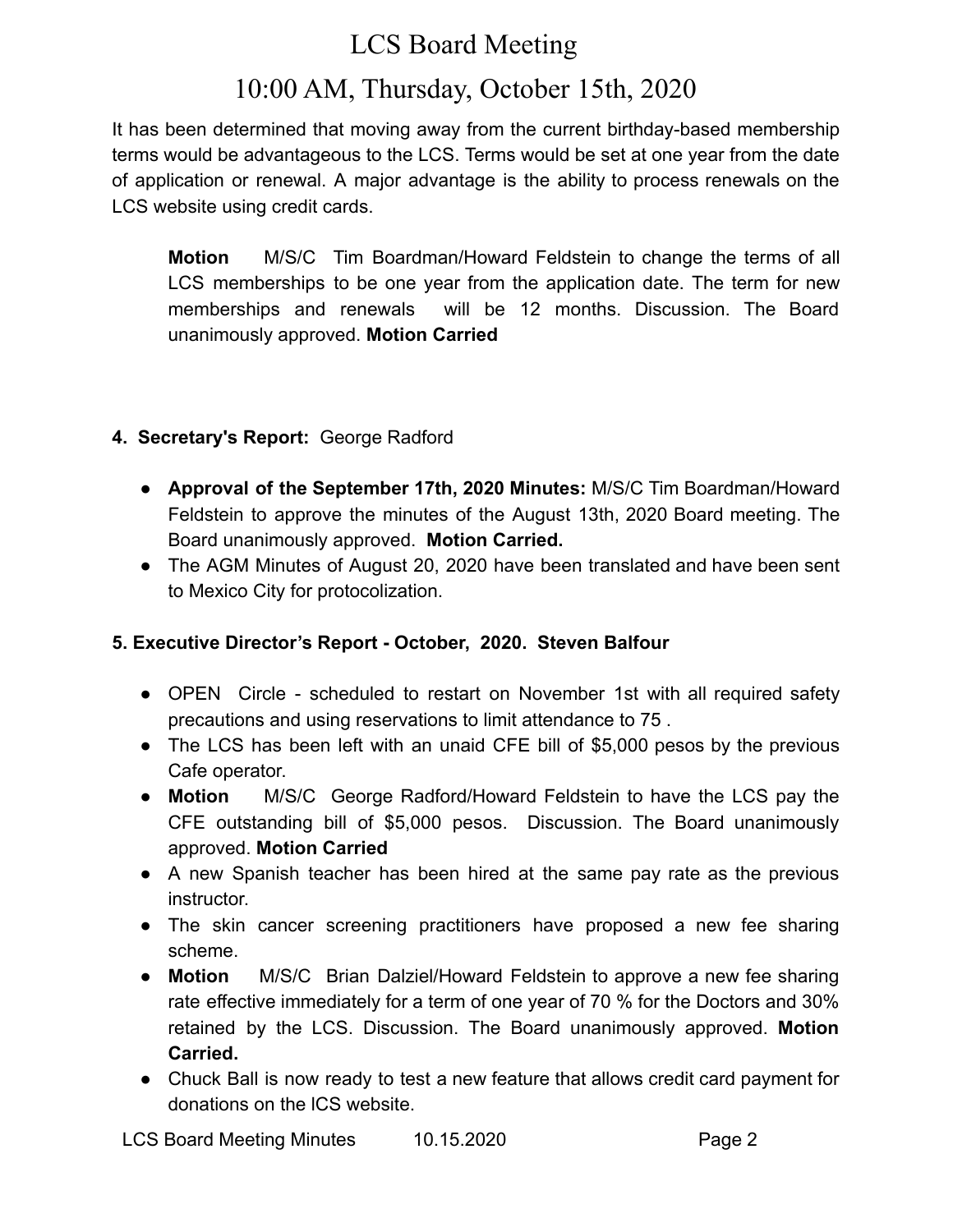# LCS Board Meeting

# 10:00 AM, Thursday, October 15th, 2020

- Annual Fund Donations total \$1,6 million pesos since appeals began. \$335 thousand pesos were raised last month. Larry Barnhardt requested a list of annual donations since the program began 4 years ago.
- Since the campus reopening statistics have been gathered on the ratio of member/non member attendance on the main campus.
- There is no word as yet on when the US Consulate will restart visits to the LCS.
- LCS Health day with flu and pneumonia vaccinations is expected shortly.

### **6. Treasurer's report:** Tim Boardman, Treasurer.

- **●** Month
	- **○** Revenue for the month \$618k, over half of which is Donations. Membership for the month is good and the Magazine shows revenue of \$39k, some of which relates to the AGM printed issue. Year to date [YTD]
	- **○** Unrestricted cash at the end of the month is \$1,102k or just over 3 months of reduced operations.
- **●** Year-to-date
	- LCS is at breakeven for the year on just over \$4 million pesos of combined revenue.
	- Membership and donations make up \$3 million pesos of this total income.

**Motion** M/S/C George Radford/Howard Feldstein to accept the October, 2020 Treasurer's Board Report, Balance Sheet and other financial reports. Discussion. The Board unanimously approved. **Motion Carried.**

> ○  $\cap$

### **7. Standing Committee Reports:**

- **Audit Committee**: Brian Dalziel, Chairperson.
	- Routine internal control audits are being performed.
- **Campus Committee:** Howard Feldstein, Chairperson.
	- Two of the 4 beneficiaries of a bequest that includes the LCS have merged.
	- **Motion** M/S/C Howard Feldstien/Brian Dalziel to approve the appointment of Spencer McMullen to represent the LCS in the probate of the wll and disbursement of the bequest Discussion. The Board unanimously approved. **Motion Carried.**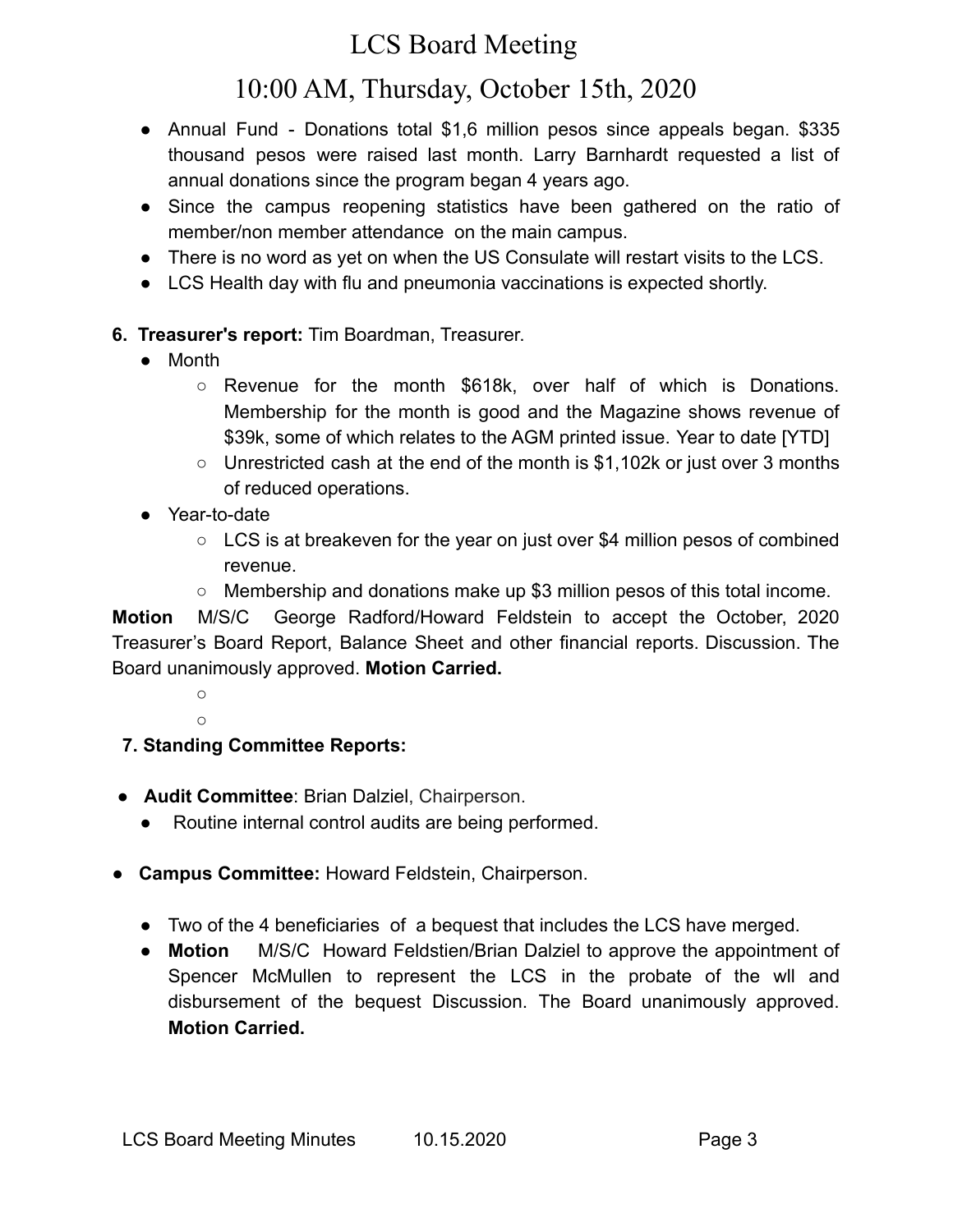# LCS Board Meeting 10:00 AM, Thursday, October 15th, 2020

- **Community Committee:** Larry Barnhardt. Chairperson.
	- Efforts continue to assemble a Mexican Advisory Counsel to advise the LCS.
	- The Committee is looking at ways of leveraging the value of the Open Circle and Reaching Out programs
	- The Volunteer Committee is reviewing volunteer job descriptions.
	- Larry indicated the Foodbank Lakeside is in need of financial assistance to continue operations.
- **Program Committee**: No report
- **Fund) Development Committee** George Ra dford, Chairperson.
	- Michael and Steve have met with Aurora Michel to try to secure a possible \$10,000 USD donation.
	- Howard and Steve are meeting with another potential major donor.
- **8. Ad Hoc Capital Campaign Committee:** Steve Balfour. No report.
- **9. Board Planning Retreat follow up. Larry Barnhardt**
	- A special Board meeting will be convened to plan the implementation of ideas developed at the planning retreat.

### **10. Ad Hoc LCS 2.0 Project Management Committee:** Brian Dalziel, Chairperson.

No report.

### **11. Old Business:**

No items raised.

### **12. Adjournment**

M/S/C Howard Feldstien/Tim Boardman to adjourn the meeting. The Board unanimously approved adjournment at 11:35 A.M.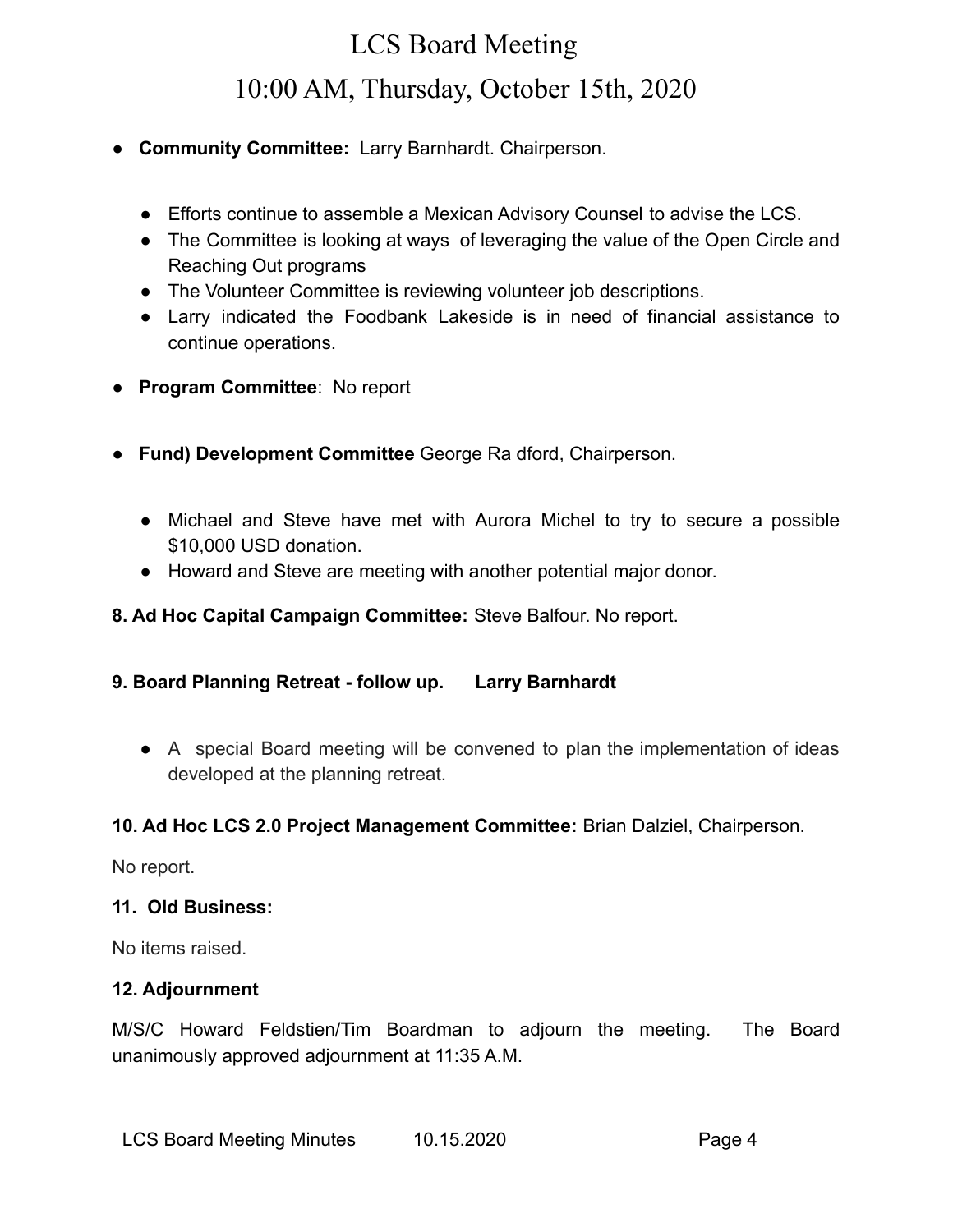## LCS Board Meeting

# 10:00 AM, Thursday, October 15th, 2020

The next board meeting date will be Thursday, November 19th, 2020 at 10:00 AM using Zoom teleconference services.

George William Radford, Secretary

Date of Approval:November 19th, 2020

Stephen Irvin Balfour, President

 $\overline{\phantom{a}}$  , where  $\overline{\phantom{a}}$  , where  $\overline{\phantom{a}}$  , where  $\overline{\phantom{a}}$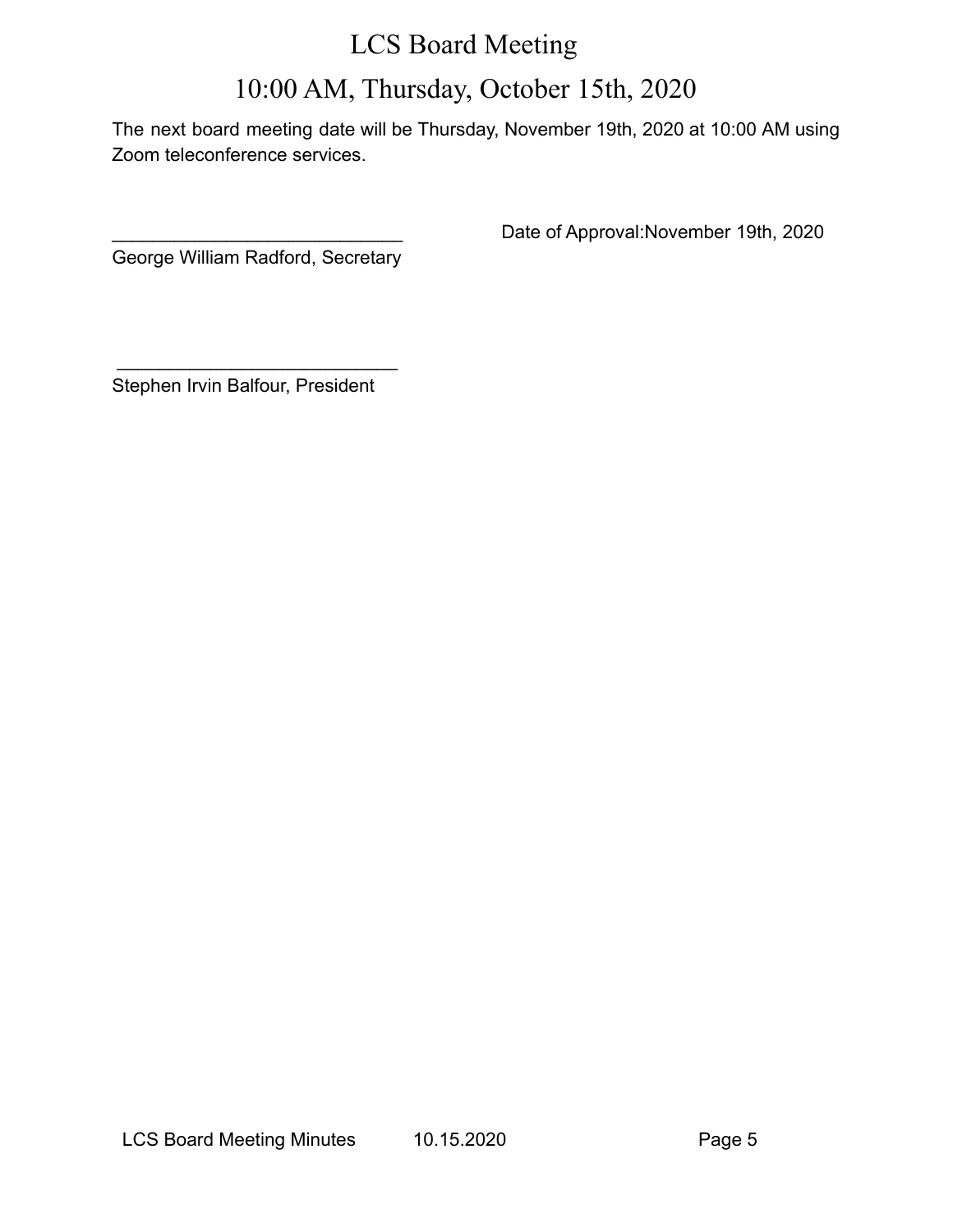FINAL VERSION

# Special LCS Board Meeting 9:00 AM, Thursday, October 28th, 2020 In Person on the LCS Campus

### **Members Present:**

President - Stephen Irvin Balfour (1<sup>st</sup> term to 2022); Vice-president - Howard Feldstein (1st term to 2021); Treasurer - Andrew Timothy Boardman (1<sup>st</sup> term to 2021); Secretary - George William Radford (2nd term to 2022); Director - Elizabeth Villaseñor Ramírez (2<sup>nd</sup> term to 2022); Director - Michael Ross Searles (1<sup>st</sup> term to 2022); Director - Brian Thomas Dalziel (2<sup>nd</sup> term to 2022); Director - Christine Carter Caldwell (1<sup>st</sup> term to 2021); Director - Larry John Barnhardt; (1<sup>st</sup> term to 2021). Director - Richard Joseph Chase  $(1<sup>st</sup>$  term to 2022); Director - Yolanda Martínez Llamas (1<sup>st</sup> term to 2022).

### **Members Absent:**

Director - Antoinette Francis Brahm (1<sup>st</sup> term to 2021); Past President - Carole Jeanne Wolff

 **Also Present:** Stephen Irwin Balfour

### **Vacant positions:**

Director -  $(1<sup>st</sup>$  term to 2021).

#### **1. Call to Order: Steve Balfour, President, at 9:05 AM.**

**2. Adoption of Agenda:** There was a determination of a Quorum with eleven of twelve voting members present.

### **3. President's Report: Steve Balfour**

The search for the new Executive Director is underway. A search committee has been

Special LCS Board Meeting Minutes 10.28.2020 Page 1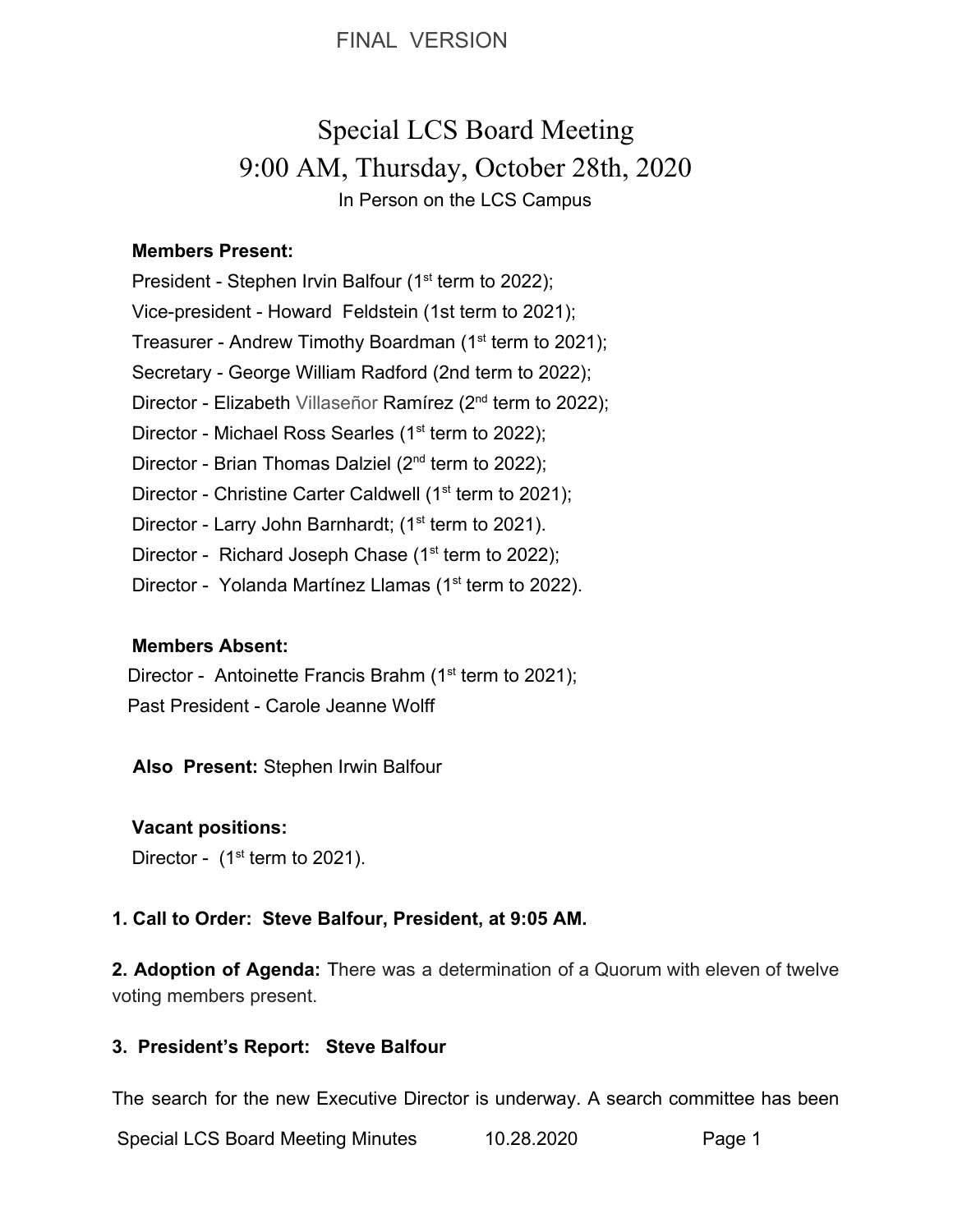### FINAL VERSION

constituted to interview and recommend to the Board qualified candidates.

Cats and Dogs on campus are becoming an issue with membership. The cat population has now grown to 20. Steve would appreciate any constructive ideas.

The new Cafe operators are scheduled to open November 8th.

Greeters at the gates have now been equipped with iPads to record attendance. Much better and more detailed statistics should now be available on visitors to the LCS.

Office hours have been reduced to 10AM to 1:30 PM due to reduced afternoon activity.

### **Change to Membership Terms**

In order to take advantage of payments for new memberships and membership renewals using credit cards on the LCS website it is necessary to adjust the term of memberships to exactly one or two years from the date the membership is created or renewed. This move will eliminate charges for part year memberships.

- **● Motion;**
	- Stephen Balfour moved the LCS institute memberships on a one or two year term beginning as soon as possible. M/S/C Howard Feldstien. Discussion. One negative .
- **Motion carried.**

### **4. Secretary's Report:** George Radford

● George is working with Mike Goss and Brian Dalziel to develop an index for all documentation the LCS wishes to maintain. The folders will be hosted on Google Drive and therefore readily available to the Board, staff and volunteers with appropriate security.

### **5. LCS Board Work Session: Larry Barnhadrt, Brian Dalziel, Steve Balfour**

The Work Session focused on developing a program of work based on the annual priorities that came out of the Board Retreat.

Four focuses were presented. Membership, marketing, fundraising and Information

Special LCS Board Meeting Minutes  $10.28.2020$  Page 2